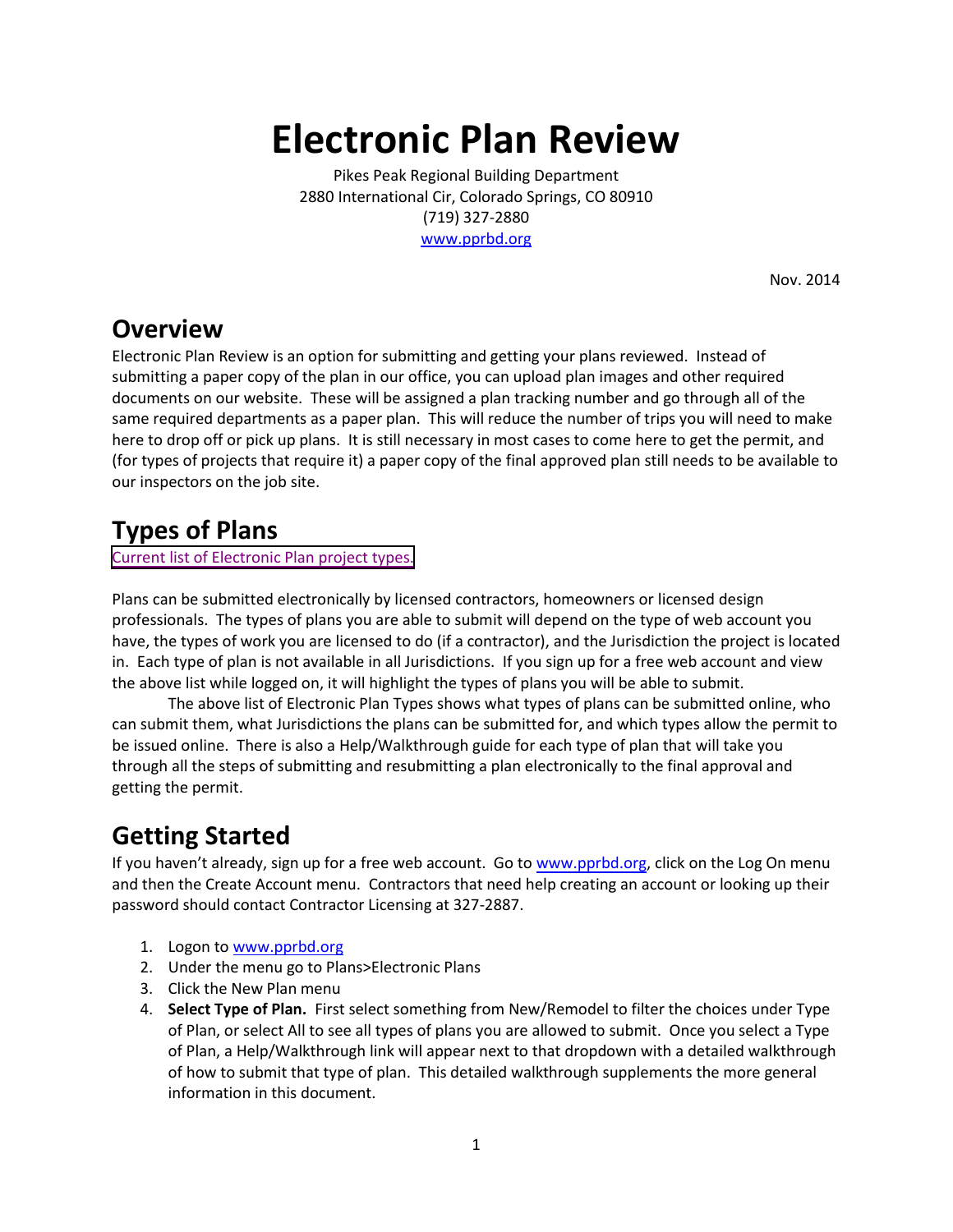- 5. **Fill in the required information.** When you select a type of plan, the "Allowable Jurisdictions" section will be automatically filled in. You will only be allowed to submit this type of plan for one of the allowable Jurisdictions. Your contact information will pre-fill based on your web account. If you want to use different contact information for this plan, you can update this. In particular, you can add additional email addresses to the contact list. An address is required for site specific projects. For new construction, the address will be verified during the Enumeration review. When complete, click Save.
- 6. This will assign you an Electronic Plan number and the status of this plan starts at "Incomplete". We will not begin to review the plan until you submit it.
- 7. **Select plan images.** Under the Image menu at the bottom of the page select Add Images. This will take to you the upload page where you will be prompted for all the required documents based on the type of plan and Jurisdiction. In the Type column you can specify which type of document you are uploading. You can optionally enter a short comment about this document (this is recommended when uploading a document of type "Other"). Then click the Browse button in that row to select a file on your computer. Plan images must be in PDF format. (See below for help on getting your plans into the correct format.)
- 8. **Upload Plan Images.** Once you have specified all the files, click the Upload Files button. This will return you to the Electronic Plan detail page. The files you've uploaded will be listed in the table at the bottom of the page. If you are on a slow connection or are uploading a very large image, you may get an error while uploading the files. In that case, try the Add Single Image menu to upload a single image at a time.
- 9. **Submit Plan.** If everything is ready for review, you can click the green Submit Plan button. Up until you submit the plan, you can edit any of the information, upload additional files or delete anything uploaded by mistake. Once the plan is submitted, you won't be able to add any information to the plan until the review is complete. (If you need to add additional information, and the review has not yet started, you have the option to click the Reset to Incomplete button to undo the submit.)
- 10. Once you click submit, the status will be updated to Submitted. We will use the supplied contact information if we have any questions about the plan. You will receive automated email notifications when your plan is put into plan tracking, as well as when disapproved plans are returned to you so you can submit a revised plan or when the plan is approved for permit.
- 11. **Plancheck fees.** For most types of projects (those that can be walked through plan review, when on paper), the plan check fees will not be collected until the permit is issued. Some types of plans require a plan check fee to be collected up front before the review begins. Before you submit one of these types of plans, the Electronic Plan details page shows that a fee will be due. Once the plan is submitted and entered into plan tracking, you will be able to pay the fee online from this page (the notification email will direct you to return here to pay the fee).
- 12. **In Review.** Once the plan review starts, the plan will remain in review until all departments have reviewed it. You will receive email notifications about the approvals or disapprovals from each department, but you will not be able to upload additional documents or resubmit until the current review is complete. Once all required departments have completed their review, if the plan is disapproved you will receive an email to notify you to upload corrected documents and resubmit.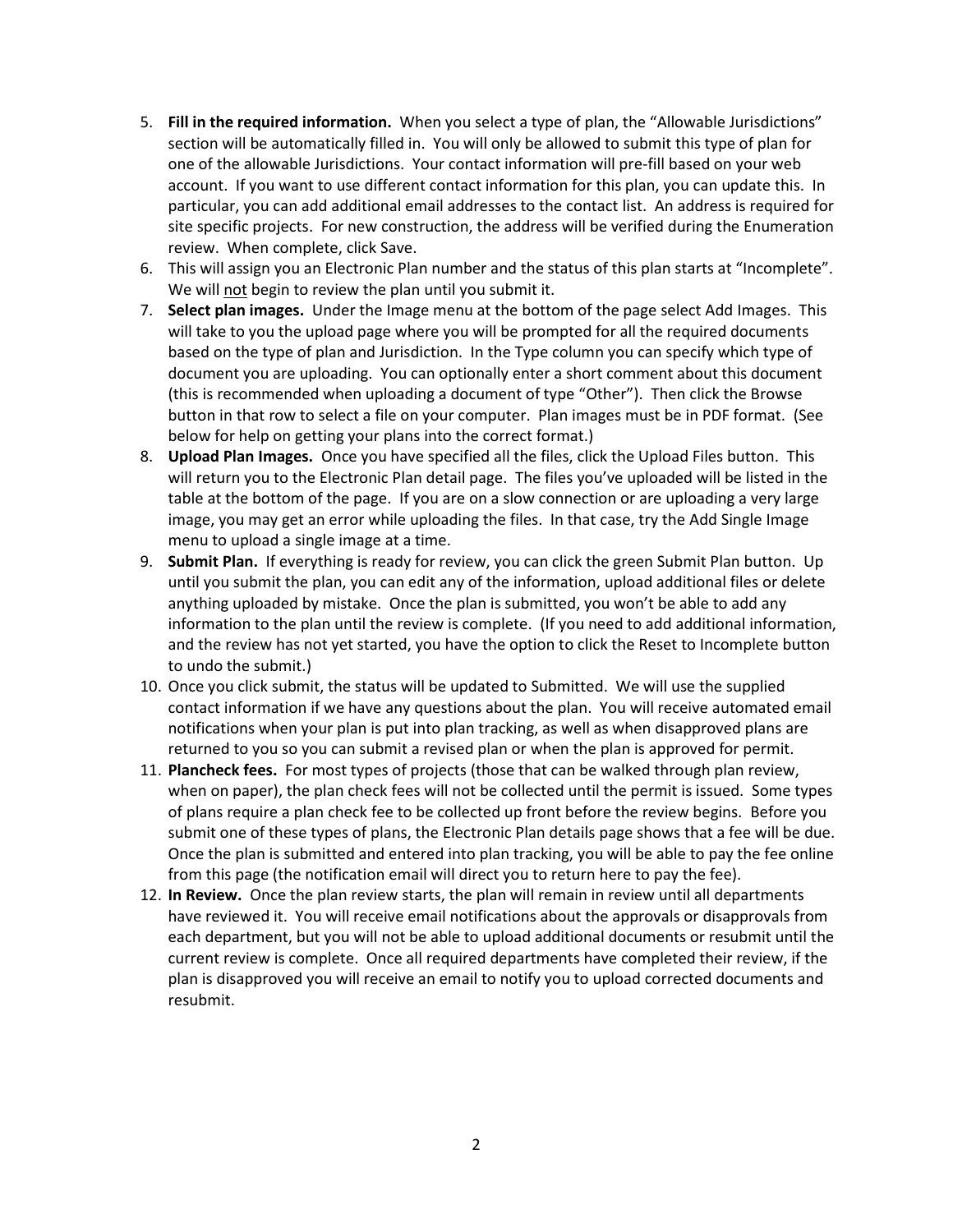## **Getting your plans in PDF Format**

*Save As PDF* – Many programs, such as newer versions of Microsoft Office have the built-in ability to Save As a PDF document. If you already have your plan image in another file format, check the Save As or Export menus of your program for the option to create a PDF version of the file.

*Print to PDF* – If your program isn't able to convert the plan image to PDF format, but is able to print it, you can install a PDF printer and print to a PDF file (instead of paper). If you have a PDF editor, you may already have a PDF printer installed. If not, there are several free PDF printers available for download, such as PDFCreator which is available here:<http://sourceforge.net/projects/pdfcreator/> or CutePDF available here: [http://www.cutepdf.com/.](http://www.cutepdf.com/) We are not affiliated with any of the makers of PDF printers or editors.

*Scan to PDF* – Many newer scanners can scan directly from paper to PDF format. If not, you can scan to an intermediate image format first and then Save As or Print that file to PDF.

*Locked PDFs* – Some of the required documents you are submitting may have been provided to you by a third party, such as an engineering firm. In some cases, these PDF files are locked to prevent anyone from modifying them after the company that produced them has signed off on the content. For most types of required plan images, we don't currently accept locked PDFs. The security settings of locked PDFs not only prevent us from marking them up during the course of a plan review, they also prevent these documents from being merged into the final plan image when the plan is approved. If you can't submit your plan because some of the images are locked, contact the source of the document to see if you can get an unlocked version.

*Merge PDFs* – If your plan is split into multiple PDF files and you need to merge them together into a single required document for plan review, you can use one of many free online services that merge PDFs together, or download a tool to merge the files locally. Online services include

[http://www.pdfmerge.com/,](http://www.pdfmerge.com/)<http://foxyutils.com/mergepdf/> and [http://www.ilovepdf.com/.](http://www.ilovepdf.com/) You can also download a free toolkit from here[: http://www.pdftk.com/.](http://www.pdftk.com/)

#### **Review Cycle – Status Codes**

*I - Incomplete* – This is the initial status of the plan when first created. When the plan is incomplete, you can update the information, upload additional documents, and delete any documents that we haven't started reviewing yet. All plans start out in the Incomplete status until they are submitted. If the plan is disapproved for any reason, it will be set back to Incomplete so you can upload a corrected plan and resubmit. When you are ready for your plan to be reviewed, click the Submit Plan button to update the status to Submitted/Triage.

*T/F/Z - Submitted/Triage* – The plan has been submitted for review or has been resubmitted following a prior disapproval. We're performing the initial review of the plan. If all the required information has been submitted, we will put this plan into plan tracking, update the status to Open and generate a notification email. If anything is missing the plan will be set back to Incomplete, and you'll receive an email detailing what additional information you need to upload.

*O - Open* – The plan is in plan tracking and is currently being reviewed. You can follow the progress by looking at the plan details online. The status of the required departments and their comments will appear as they do the reviews. The detailed comments and markup on the plan will not be available until this review cycle is complete. If the plan is disapproved it will be set back to Incomplete so you can make corrections and resubmit (see Resubmissions below). If the plan is approved, it will be ready for permit and we will generate the final approved plan image and close the electronic review (see Final Approval below).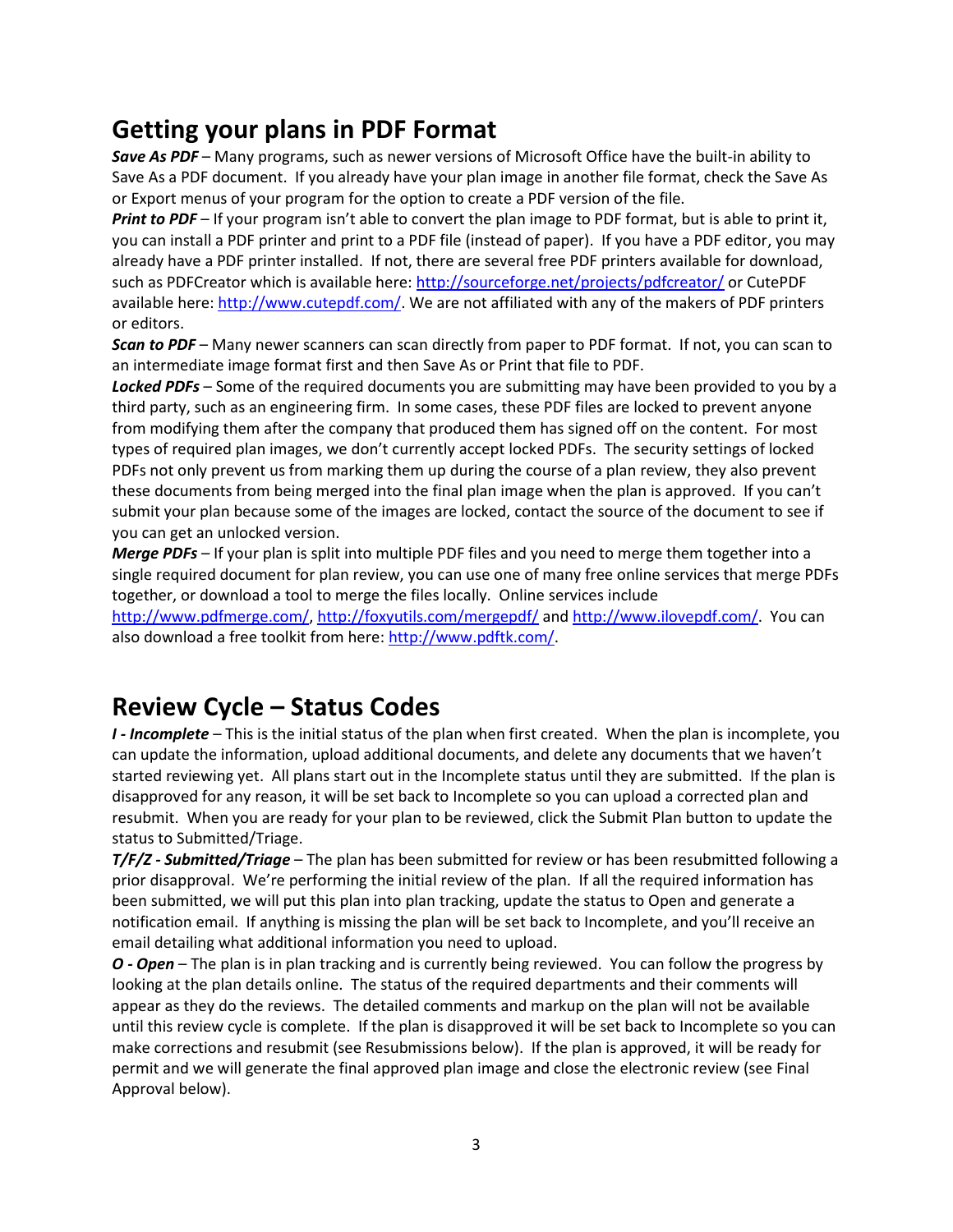*A - Approved* – The plan is approved for permit, which you can get online. This status is only used for types of plans that allow the permit to be issued online. Once the permit is issued, the status will be updated to Closed.

*C - Closed* – The plan is no longer being reviewed. Electronic plans that have been approved will be closed after the final plan image is created. Cancelled plans will also be closed.

#### **Resubmissions**

*When you can resubmit* – For disapprovals, you can only resubmit after the plan has been set back to an Incomplete status (see below for how to resubmit approved plans). If there is a problem with the initial submission, the plan may be returned to you immediately after triage with a note on what to correct. If the plan is sent on to our plan reviewers, it will only be returned to you after all the required departments have reviewed it. Even if one department has disapproved, it will generally still be routed to the remaining departments so all can review and approve if everything that concerns their department is fine. The exception is that for most types of plans, if either Enumeration or Floodplain disapprove the plan will be returned to you right away so that can be resolved first.

*Getting back to the Electronic Plan* – Logon to the building department website and under the menu go to Plans>Electronic Plans. This will show a list of all plans that are either in review or waiting to be submitted or resubmitted. Double-click the row or click the Electronic Plan # to return to that plan. If the plan is already approved and closed, you may need to use the View menu to see older plans. *Missing information* – If there is a problem with the initial submission (incorrect or incomplete information), the plan will be set back to Incomplete and you will receive an email about what needs to be added or corrected. Once you have updated this information, you can resubmit.

*Disapproved plan* – If the plan is not approved on the first submission, the status of the plan will be set back to Incomplete and you will get a combined Disapproved "Review Set" image back with all of the corrections from the plan reviewers. This image is bookmarked to allow easy access to each original image. Disapproved plans are returned to you automatically, usually within 30 minutes of the final plancheck result being entered. You will receive a notification email that the plan has been disapproved and is awaiting your review. For plan reviewer comments, check both this plan image and any Log Entries on the Plan details page. The plan tracking number will be referenced in email notifications and on the Electronic Plan Details page. Any corrections should be made to your original plan images and not to the disapproved image we send back. Note that some of the individual images that you submit may be approved without approving the whole plan, so check the current status of all the images you have uploaded. Once you have uploaded corrected plan images and made any other changes you can click the Submit Plan button to resubmit. If desired, you can include an optional comment to the Reviewer about what is different in this submission.

*Uploading corrected copy of disapproved/unapproved plan images* – If any required documents were disapproved, you will not be able to resubmit until you upload corrected versions. Under the Image menu click Add Images. You will be prompted to upload new copies of all remaining required documents that are not approved yet.

*Uploading corrected copy of approved plan images* – If an individual image is marked Approved, you are not required to submit a new copy of this image, but you do have the option to upload it again if you are making changes to that document. In most cases, uploading a corrected version of a previously approved document will replace that document when you submit. If there are previously approved documents that you want to ensure are not included with the next submission, you can delete them prior to resubmitting. If you delete a previously approved required document, you will need to upload a corrected version before being able to resubmit.